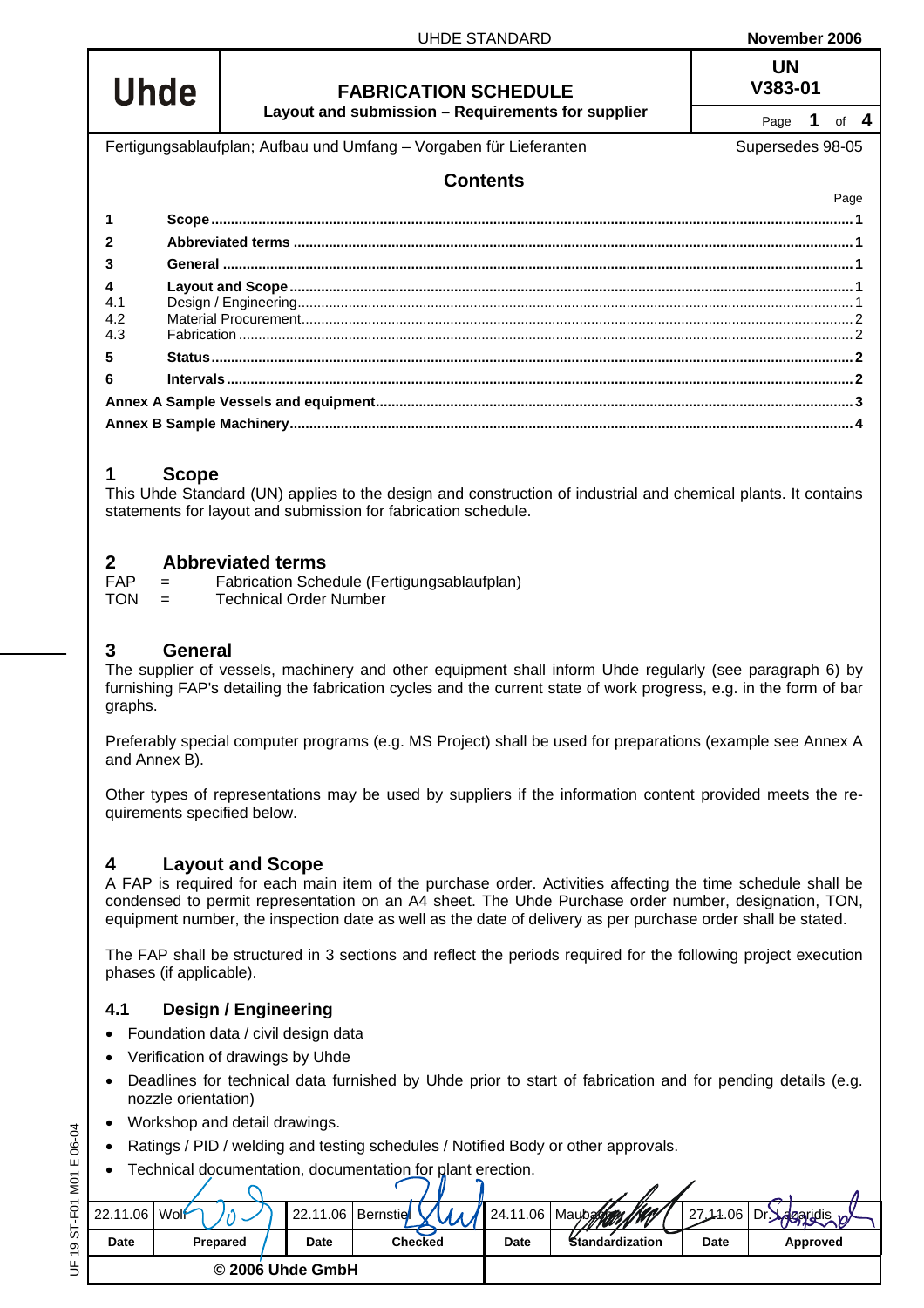# **Uhde**

# **FABRICATION SCHEDULE V383-01**

**UN**

**Layout and submission– Requirements for supplier** Page 2 of 4

## <span id="page-1-0"></span>**4.2 Material Procurement**

- Inquiries, purchase orders, fabrication and supplies for main equipment affecting the time schedule
- **Other supplies**
- Supplies by Uhde with deadline
- Test/Inspections scheduled to be witnessed by Uhde

## <span id="page-1-1"></span>**4.3 Fabrication**

- Welding procedure qualifications, preparatory work
- Main work steps
- Hold points / interim inspections scheduled to be witnessed by Uhde
- Test runs, final inspections and final documentation.
- Surface treatment and residual work
- Preparation for shipment, packing

Large or sophisticated equipment items and package units shall be shown on several A4 sheets or in other formats.

In case of delays are expected or already existing the critical path has to be indicated on the FAP.

## <span id="page-1-2"></span>**5 Status**

The current state of work progress shall be shown by shading the deadline bars in accordance with the progress reached so far (in percent).

The progress shall be shown by means of an actual status line with the respective advances and/or delays.

## <span id="page-1-3"></span>**6 Intervals**

The supplier shall furnish the first FAP to Uhde's Inspection Department 6 weeks after order placement at the latest. If the fabrication details cannot be finalised within this period said FAP shall serve as a preliminary version.

Updates of the FAP's have to be prepared by the suppliers regularly and submitted to Uhde's Inspection Department on a monthly basis as a part of the monthly status report.

Updated FAP's also have to be submitted during Uhde's expediting visits.

The observance of all the above mentioned points shall form part of each purchase order (in accordance with "Additional conditions of purchase").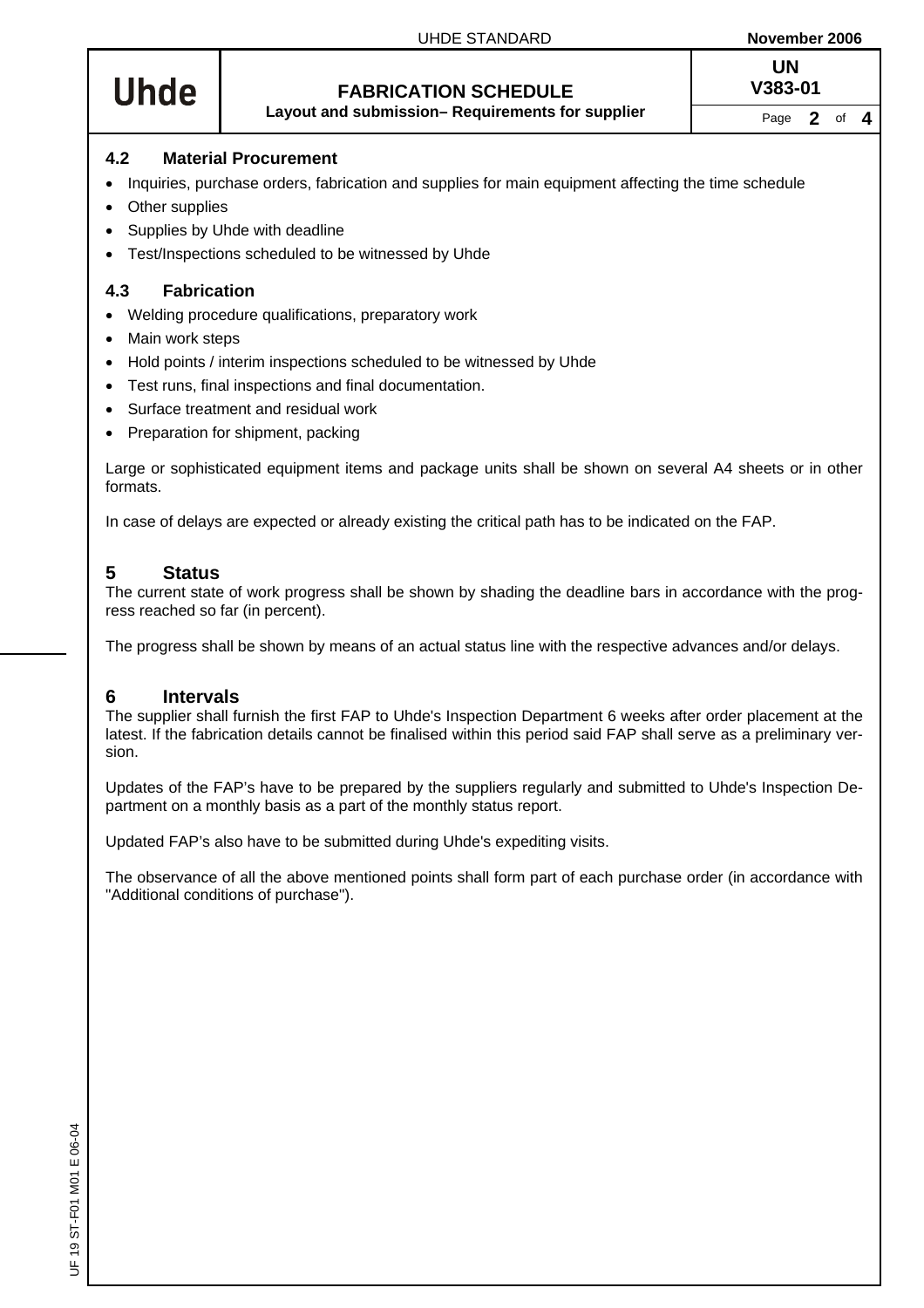<span id="page-2-1"></span><span id="page-2-0"></span>

UF 19 ST-F01 M01 E 06-04 UF 19 ST-F01 M01 E 06-04